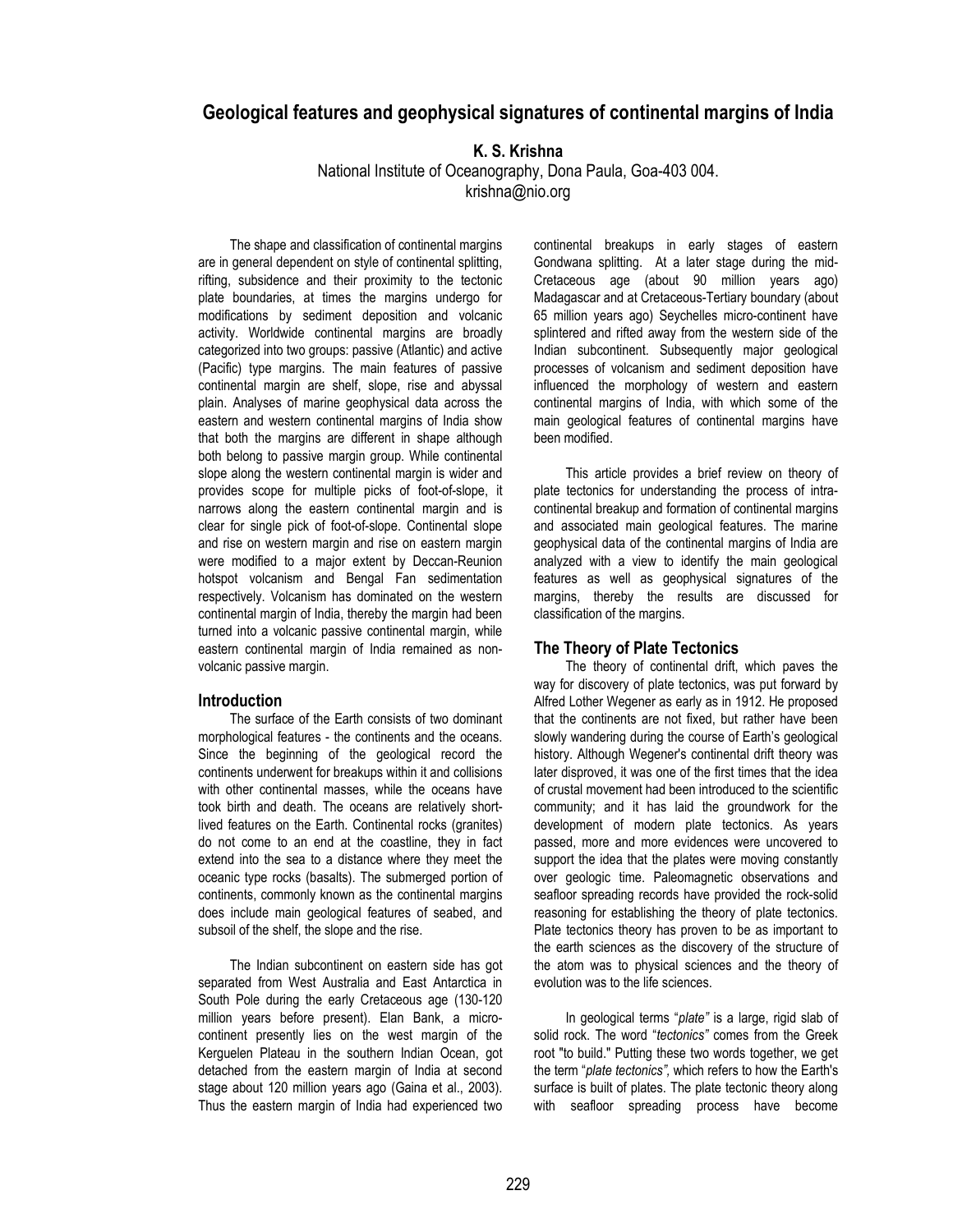indispensable in earth sciences to explain the formation of rifted margins during continental breakup and subsequent formation of oceanic basins.

The theory of plate tectonics states that the outer rigid layer (about 70-100 km thick) of the earth called *lithosphere*, is divided into number of segments. These segments are called lithospheric plates (Garrison, 1999; Rothery and Wright, 2001). There are about 12 major plates such as North American, South American, African, Indian, Australian and so on covering the entire earth surface (Fig. 1). The lithospheric plates are bounded by one of the three main types of geological features: (1) mid-oceanic ridges (2) subduction zones (3) transform faults. They are also alternatively termed as divergent plate boundary, convergent plate boundary and transform plate boundary respectively (Fig. 2). The boundaries are narrow deforming zones, which accompanied by earthquake activity, but the plate's interiors are rigid. In recent times these assumptions are extended by few global observations that the plate boundaries in both continents and oceans are diffuse exceeding dimensions of 1000 km, which are also coinciding with the regions of high magnitude intraplate earthquakes. The plates upon which continents and ocean floor lie are in continuous motion at a speed of few centimeters per year. Each plate is in relative motion with respect to the other on the surface of the Earth. The relative motion between the plates produce new crust at mid-oceanic ridges, consume crust at subduction zones and conserve the crust along the transform faults (Fig. 2). Apart from normal process of construction and destruction at plate boundaries, plates do undergo break-ups and unifications. The lithospheric plates were reconfigured several times by continental rifting, ridge jumps and ridge propagating episodes from the origin of the Earth to the present.



**Fig. 1.** Major lithospheric plates of the earth.



**Fig. 2.** Types of lithospheric plate boundaries and continental rifting.

### **Types of Continental margins**

Continental margins do evolve by fragmentation of super-continents or larger continental masses and rift apart by the formation of new ocean basins in between (Fig. 2). The shape of continental margins is in general constrained by style of continental breakup, rifting, stretching and following subsidence, occasionally the margins undergo for modifications by sediments drained from the land and volcanic activity. Initially two basic types of continental margins have been recognized and were termed as Atlantic and Pacific type margins (continental shelf limits, 2001). Today, three main types of continental margins are differentiated based on their relation to plates, plate boundaries and seismic and volcanic activities (Jones, 1999).

- 1)Atlantic type: passive, divergent or aseismic continental margin
- 2)Pacific type: active, convergent or seismic continental margin
- 3)Transform, conservative, translational or sheared margin.

## *Passive (divergent) continental margin*

Passive continental margins are evolved within a single lithospheric plate, in which continental crust adjoins the oceanic crust (Fig. 3, upper part). As there is no collision or subduction taking place near the continental margin, earthquake activity is minimal but sediment deposition dominates. This leads to build-up of the wide and low-relief (flat) continental shelf (covered by shelf seas), slope and rise. Initially passive margins form at divergent plate boundary following break-up of the continent, then they move away with the accretion of new oceanic crust by seafloor spreading activity. This type of continental margin is found mostly along the coasts bordering the Atlantic and Indian Oceans.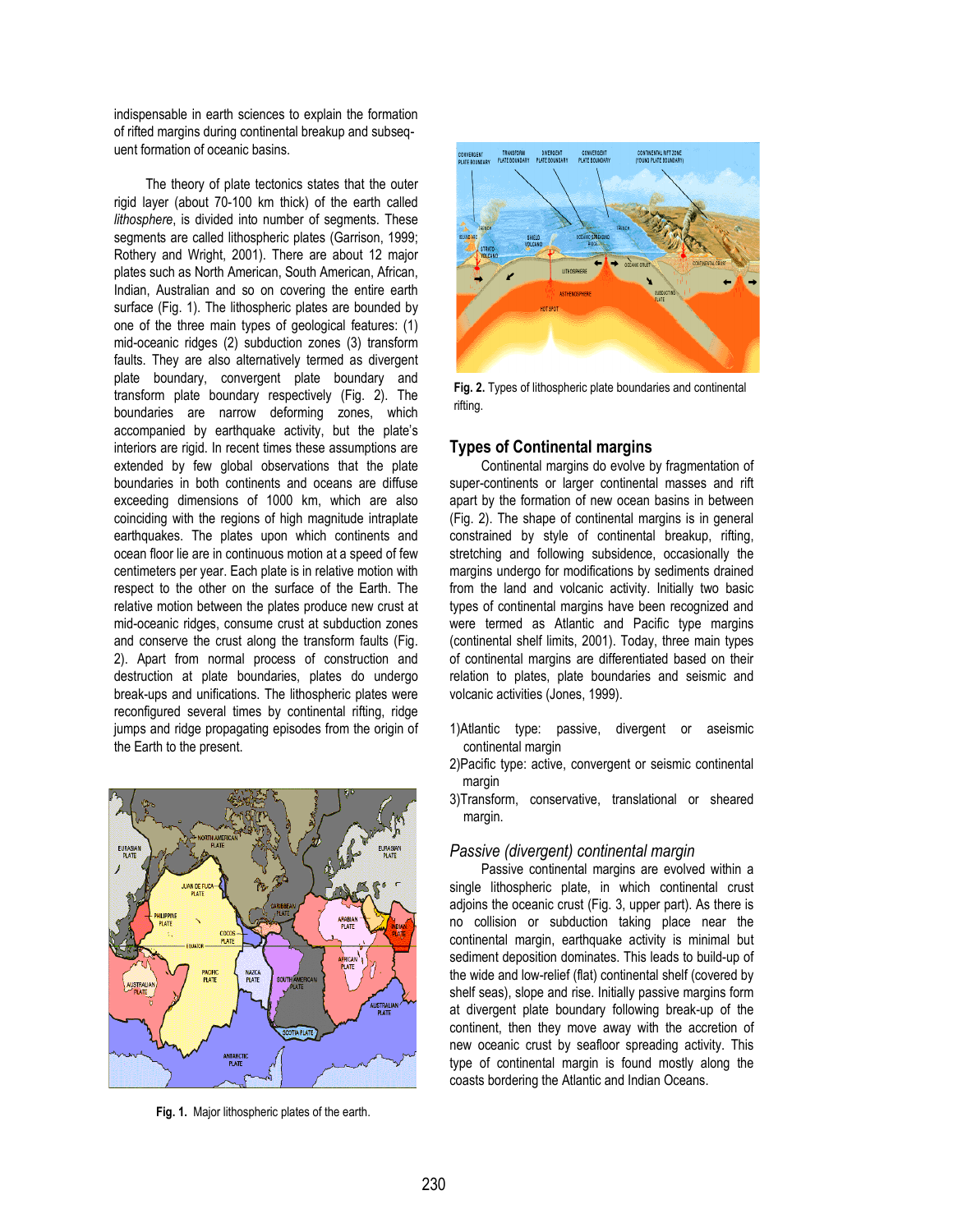

**Fig. 3.** Crustal configuration of the divergent (passive) and convergent (active) continental margins.

## *Active (convergent) continental margin*

Active continental margins typically have a trench at the foot of the continental slope. The margins are found near convergent plate boundaries where the oceanic plate is being pushed down into the Earth's interior beneath continent on another plate (Fig. 3, lower part). Here the continent and ocean floor belong to different lithospheric plates. Active margins are commonly the sites of tectonic activity such as earthquakes, volcanoes, mountain building and formation of new igneous rocks. Because of the mountainous terrain the continental shelf is narrow to non-existent, dropping off quickly into the depths of the subduction trench. The trench at the foot of the continental slope generally replaces the continental rise found at passive continental margins. This type of continental margin is found mostly along the coasts bordering the Pacific Ocean.

#### *Transform continental margin*

Rifted margins that were evolved by continental breakup and following seafloor spreading in general have indented shape with rifted and non-rifted segments (Fig. 4). While the rifted margin segments are pushed in more-or-less perpendicular to the direction of plate motion, the non-rifted segments that are sheared and carried away by the rifted margins are approximately parallel to the initial plate motions between the parting continents (Fig. 4). Such margins are called transform or rift-transform margin. Transform margins can occur in both passive and active type continental margin settings. Large segments of transform margins are found mostly around the Atlantic, Indian and Southern Oceans (Jones, 1999).



**Fig. 4**. Development of rift-transform. Margin.

## **Geological features of Passive Continental margins**

The Earth's solid surface is dominated by different scale geological features such as mountains on land and trenches in oceans. With respect to sea surface mean elevation of land reaches to 840 m, whereas in the sea mean depth reaches to 3800 m (Jones, 1999; Rothery and Wright, 2001). Continental margins lying between the coastline and abyssal plain are normally divided into three main components with increasing depth: continental shelf, continental slope and continental rise.

**Continental Shelf**<br>It is a gentle seaward sloping surface that extends from the shoreline of the coast (Fig. 3, upper part). The continental shelf generally slopes gently up to 1:1000 with an average width of approximately 70 km. The outer edge of the shelf marked by an abrupt increase in slope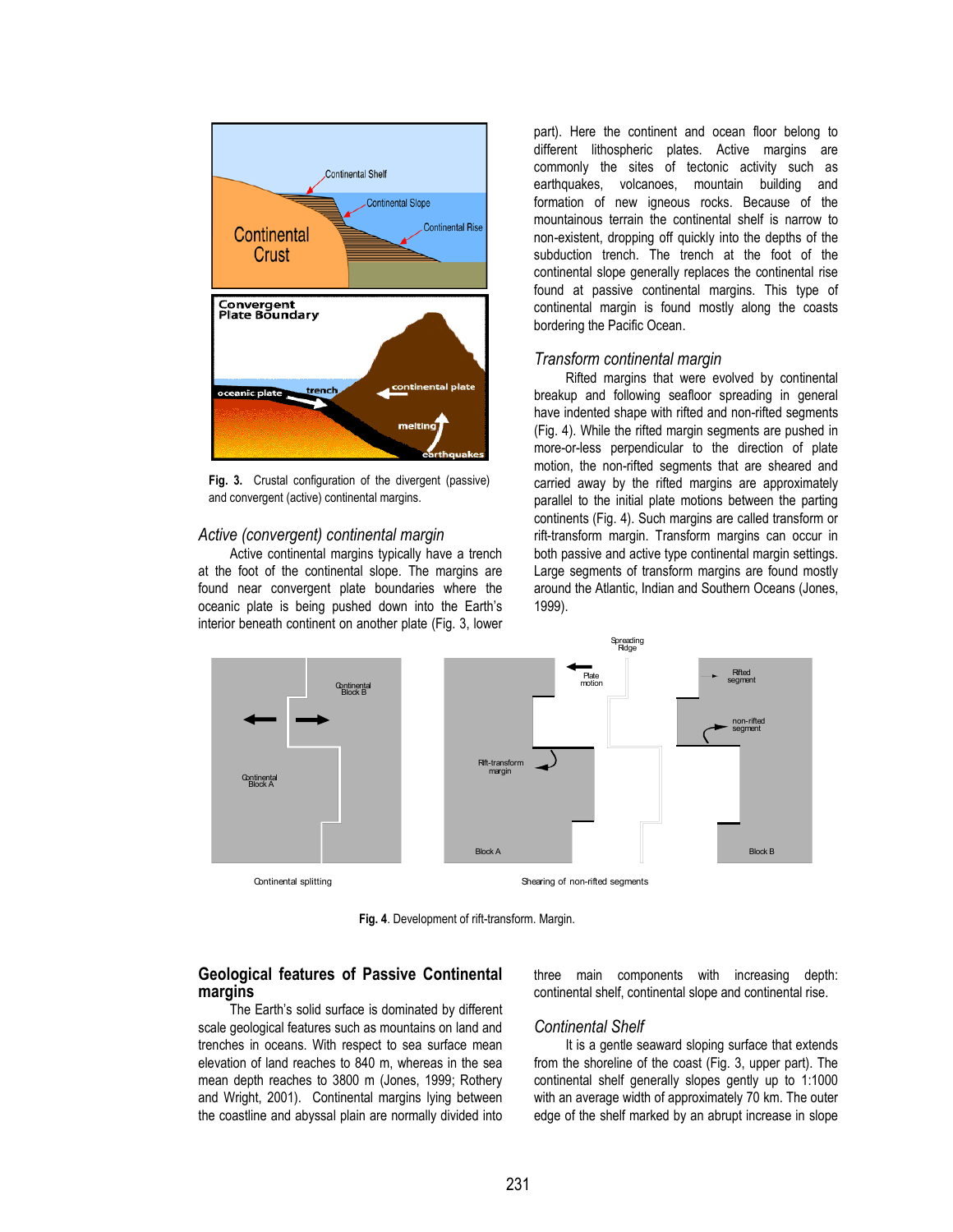is called the shelf break or shelf edge. The water depth to the shelf break varies from 20 to 500 m, but averages around 130 m.

#### *Continental slope*

It is a steep sloping surface that extends from the outer edge of a continental shelf down to the continental rise (Fig. 3, upper part). The relief is substantial reaching greater than 1:40, averaging about 4°, but can be as high as 35-90°. Continental slopes are usually between 20 and 100 km wide, and between 1.5 and 3.5 km deep at their base. At the base of the continental slope seafloor gradient drops and grades into rise, the intersecting point is called the foot-of-slope. Geologically continental shelf and slope have characteristics of continental crust. The continent-ocean transition is generally expected at or around the foot-of-slope.

**Continental rise**<br>It is a gentle low relief seaward gradient surface that lies between the continental slope and the deep ocean basin (Fig. 3, upper part). Continental rises vary in width from 100 to 1000 km, with gradients from 1:100 to 1:700. These are the locations where sediments largely derived from the continent are accumulated immensely.

#### *Abyssal plain*

It has an average gradient of less than 0.05° and a change in height of less than 1 m per km. This is flatter than any other ocean feature and much flatter than most land areas. However, the seafloor flatness is frequently interrupted by abyssal hills and seamounts.

## **Marine geophysical signatures of the continental margins of India**

Bathymetry, gravity and magnetic data acquired along two profiles (MAN - 01 and 03) across the eastern continental margin (Gopala Rao et al., 1997) and four profiles (C1707 - A, B, C and D) across the western continental margin of India (Naini, 1980) shown in Fig. 5 were investigated for identification of main geological features of the continental margins of India as well as to classify the margins. Stacked plots of bathymetry, freeair gravity anomaly and magnetic anomaly profiles, C1707-D, C1707-A, C1707-C and MAN-03, are presented in Fig. 6 for depicting the seafloor morphology and geophysical signatures associated with simple and complex continental margins. Seafloor topography and geophysical signatures of the western continental margin of India are deviating to some extent from that of eastern margin of India and considerably differing from the results of passive continental margins (Fig. 3, upper part).



**Fig. 5.** Geophysical profiles of the eastern and western continental margins of India used for identification of signatures of the geological features of the margins.

| Table 1. Physical characteristics of main features of the continental margins of India. |  |
|-----------------------------------------------------------------------------------------|--|
|-----------------------------------------------------------------------------------------|--|

| Geological features     | Profiles in |                    |      |      |         |      |      |         |      |      | Profiles in |                      |  |  |
|-------------------------|-------------|--------------------|------|------|---------|------|------|---------|------|------|-------------|----------------------|--|--|
| of the continental      |             | <b>Arabian Sea</b> |      |      |         |      |      |         |      |      |             | <b>Bay of Bengal</b> |  |  |
| margin                  | C1707-D     | C1707-A            |      |      | C1707-B |      |      | C1707-C |      |      |             | MAN-01 MAN-03        |  |  |
| Width of the            | >170        | >160               |      |      | >63     |      |      | >60     |      |      |             |                      |  |  |
| continental shelf (km)  |             |                    |      |      |         |      |      |         |      |      |             |                      |  |  |
| Water depth at shelf    | 99          | 160                |      |      | 111     |      |      | 242     |      |      |             | 130                  |  |  |
| break (m)               |             |                    |      |      |         |      |      |         |      |      |             |                      |  |  |
| Width of the            | 115         | 40                 | 127  | 360  | 116     | 206  | 485  | 43      | 258  | 357  | >70         | 36                   |  |  |
| continental slope (km)  |             |                    |      |      |         |      |      |         |      |      |             |                      |  |  |
| Water depth at foot-of- | 3191        | 2450               | 3304 | 3683 | 2536    | 3616 | 3934 | 1699    | 3296 | 4066 | 2819        | 3353                 |  |  |
| slope (m)               |             |                    |      |      |         |      |      |         |      |      |             |                      |  |  |
| Width of the            | 180         |                    |      |      |         |      |      |         |      |      | 185         | 184                  |  |  |
| continental rise (km)   |             |                    |      |      |         |      |      |         |      |      |             |                      |  |  |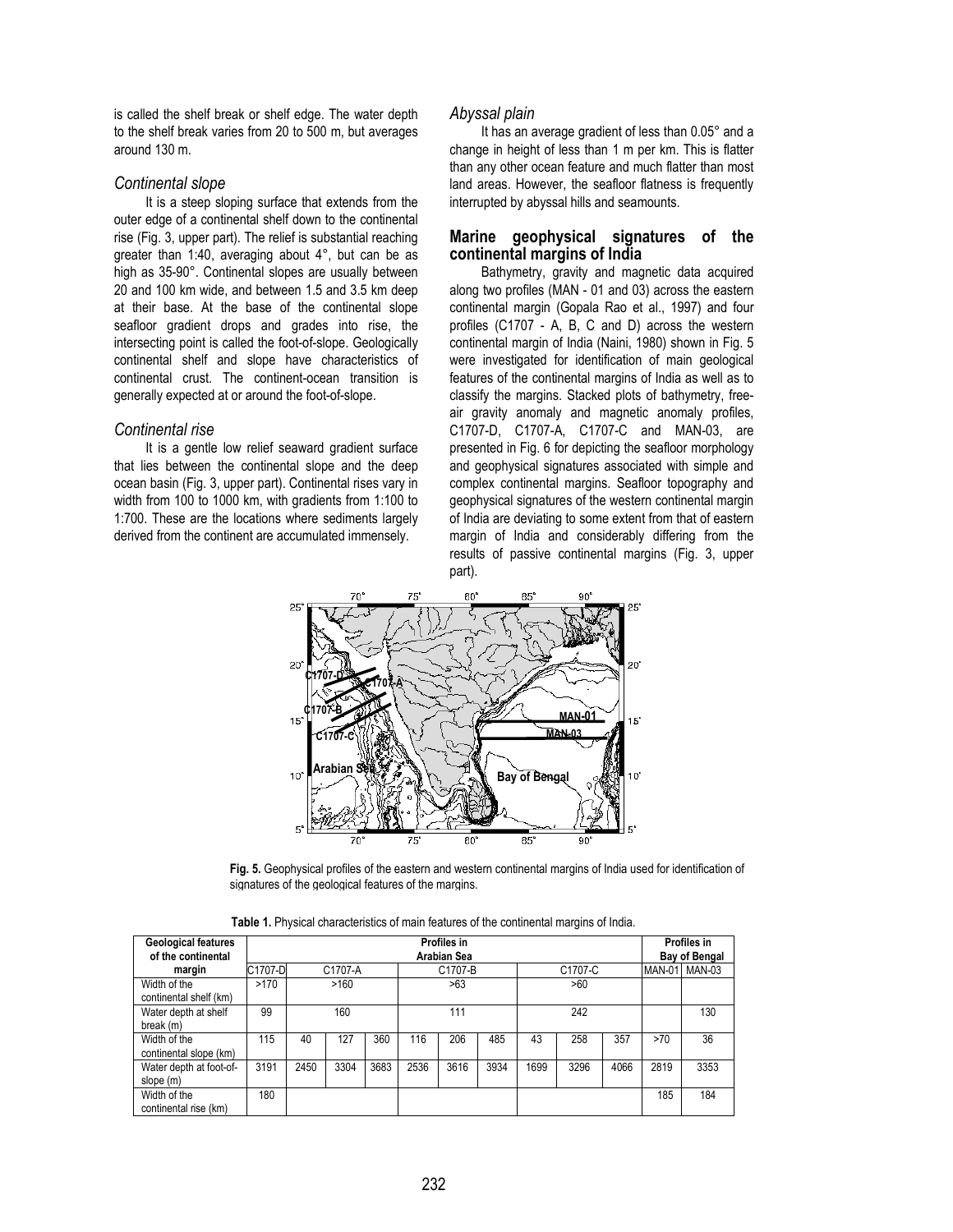Bathymetric data along profiles MAN-01 and 03 on eastern continental margin of India clearly show shelf break, slope and foot of the slope (Fig. 6). Continental rise is noticeable on MAN-01 with certain confidence, while on profile MAN-03 the rise seems to be absent or non-identiable. It appears sediment accumulations discharged from the Ganges and other major rivers of east coast have modified the continental rise at some locations on eastern margin of India. Shelf break and continental slope and its foot are clearly expressed in free-air gravity anomaly data, the anomaly trend in the vicinity of the margin just follows the trend of the seafloor topography as that was maintaining significant density contrast as opposed to water body (profile MAN-03, Fig. 6). Steep low short-wavelength gravity anomaly, a typical signature associated with foot of the continental slope all along the eastern margin of India, swiftly returns back and merges with regional trend of the gravity anomalies (Fig. 6). The merging location indicates the boundary separating lighter material (granite rocks) from denser material (basaltic rocks) on seaward side. A magnetic low signature is seen associating with the foot of the continental slope. On further seaward side gravity and magnetic anomalies are mostly caused by the subsurface structures (85°E Ridge, Ninetyeast Ridge, etc.) of the Bay of Bengal.



**Fig.6.** Bathymetry, free-air gravity anomaly and magnetic anomaly plots are stacked for profiles C1707-D, A and C and MAN-03. Multiple picks of foot-of-slope (FOS) are shown on profiles C1707-A and D.

Bathymetric data along C1707 profiles on western continental margin of India clearly show shelf and shelf break, whereas other features like slope, foot of the slope and rise are indistinct (Fig. 6). Continental slope along the western margin of India is in general wider than the eastern margin. At locations the slope on the western margin is not distinguishable against rise on plain observation, suggesting that the slope-rise provides scope for multiple picks of foot-of-slope. On southern profiles continental slope indeed becomes complex in a way of adding several morphological features. For example on profile C1707-C foot of the slope is not discernible and seems to be extending for about 350 km. Keeping the seafloor morphology and gradients in consideration three possible potential foot-of-slope picks can be recognizable along the profile from inner to outermost locations (Fig. 6). The continental slope along the profile C1707-C includes inner slope, terrace, trough and outer slope (Fig. 6). Deep seismic reflection data may be useful for identification of actual foot-of-slope although it differs from the one identified by a more conventional geomorphic approach. On the basis of seismic reflection data it may be possible to consider the outer foot-of-slope pick at the edge of the abyssal plain as valid one.

Free-air gravity anomalies of the western continental margin of India mostly do not follow the trend of the seafloor morphology except the ones shelf break and continental slope. The most intrinsic observations are noted on northern part of the margin (profiles C1707- D, A and B). Nearly flat seafloor region adjacent to continental rise (termed as Laxmi Basin) is as a whole characterized by a regional gravity high and a prominent gravity low, ∼20 mGal and 100 km wide within it (Fig. 6). The low is clearly seen extending in NNW direction as a